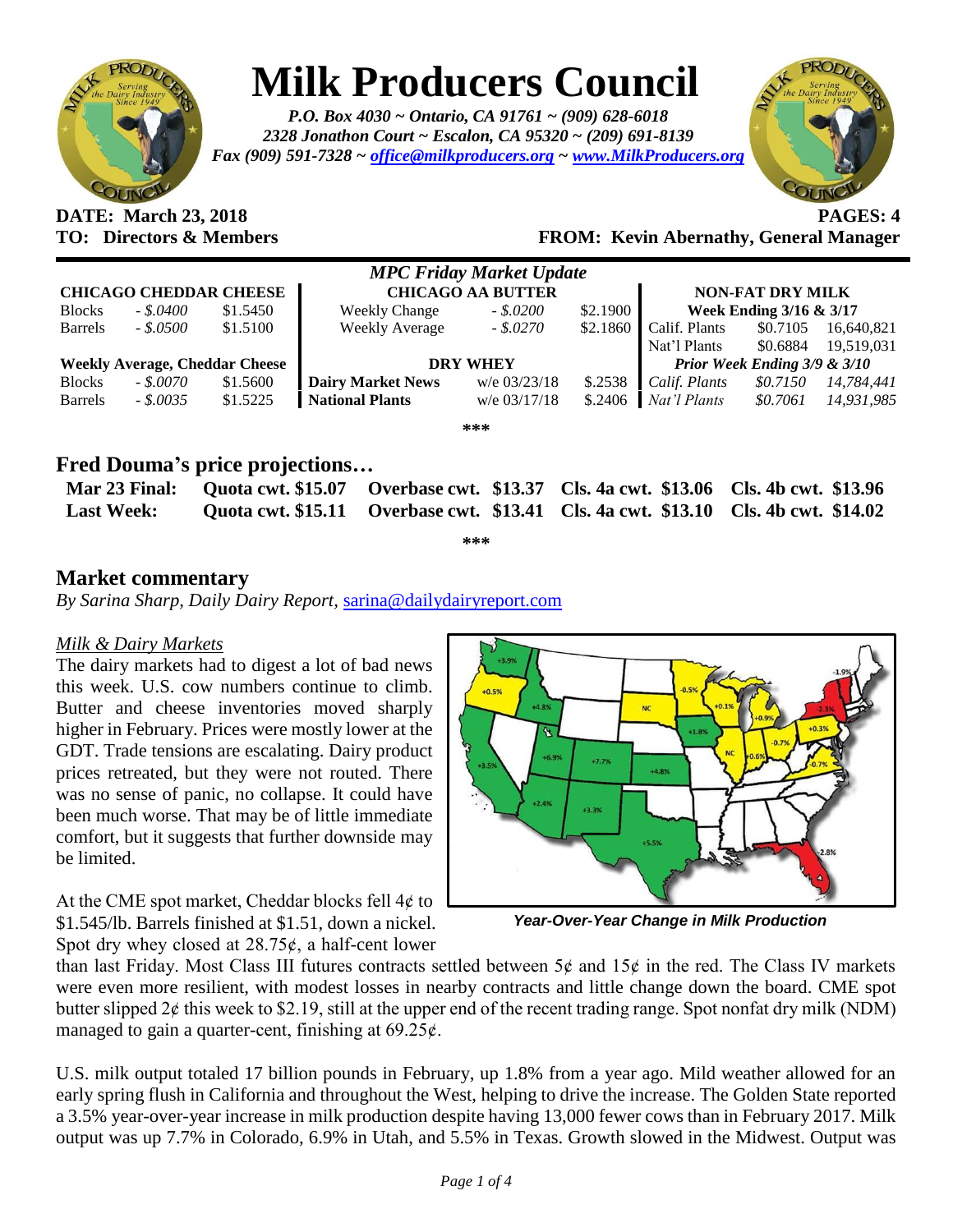

up just 0.1% in Wisconsin and 0.9% in Michigan, while Minnesota and Ohio reported year-over-year declines. Dairy producers on the East Coast struggled.

Despite strained finances, elevated dairy cow slaughter, and regular reports of dairy herd dispersals, the milk cow herd continues to expand. USDA revised upward its estimate of the January herd by 4,000 head and dairy producers added another 1,000 head in February. At 9.41 million head, the dairy herd is 45,000 cows greater than it was a year ago and larger than at any point in more than two decades. Growth in the U.S. dairy herd is unwelcome. It suggests that the industry is still headed in the wrong direction on the long road to recovery.

However, despite the calendar and the size of the herd, the raw milk market is not in disarray. Some milk is moving at a discount, but milk marketers are better prepared and seem to have more options than they did at this

time last year. Here too, the dairy markets are bending but not breaking in the face of adverse conditions. There is more to be done, but the industry has become more efficient and has corrected some of the imbalance between milk output and processing capacity. As more capacity comes on line, dairy producers may see milk premiums begin to rebound, although a full restoration is unlikely.

With milk aplenty, dairy products are abundant. Cheese stocks jumped 35.5 million pounds in February to 1.31 billion pounds. They are 2.8% greater than they were a year ago. The February increase was large enough to offset the unexpected



decline in cheese inventories from December to January, and it hints at less than impressive demand. Growth in cheese stocks in the first two months of the year is slightly greater than the five-year-average inventory build, and



it comes on top of already formidable stockpiles.

Butter inventories climbed 50.3 million pounds in February to just shy of 277 million pounds. That's the largest January-to-February stock build since 1992. Butter inventories are 2.6% greater than they were a year ago and they represent the largest February stockpile since 1993. It's not encouraging to be reaching back into the early '90s – when lowfat products and neon windbreakers were in fashion – for comparable butter trends.

#### *Grain Markets*

Markets of all types were rattled this week as the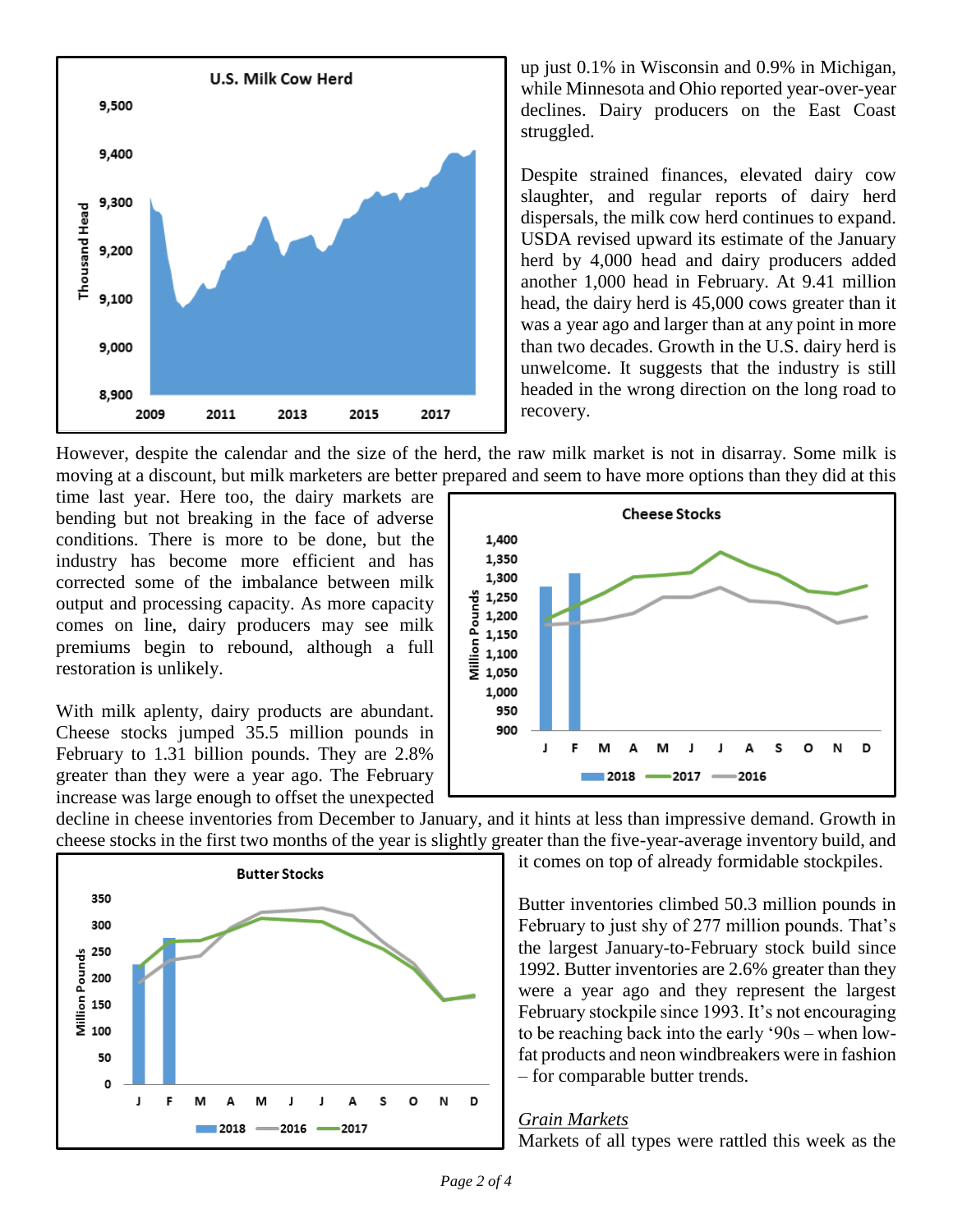U.S. and China proposed retaliatory tariffs. The Trump administration announced duties on as much of \$60 billion in Chinese products. China's Ambassador to the U.S. warned, "If somebody imposes a trade war on China, we'll fight to the end." Beijing rolled out tariffs on U.S. fruit, ginseng, nuts, pork, and recycled aluminum and steel pipes. Officials on both sides have left themselves enough room to back away from these threats and save face. The tariffs will not become official until after a comment period, and perhaps the affected industries will successfully lobby against the border tax. China hit agriculture hard, but didn't touch sorghum or soybeans, which would have a much broader impact on the U.S. farm and livestock industries than its chosen targets. Both sides seem full of bluster but wary of allowing this trade spat to escalate into all-out war. If China continues to slap U.S. agriculture with retaliatory tariffs, the whey market would be the most vulnerable part of the dairy complex. The fact that whey prices held their own this week suggests that the trade expects the status quo to prevail.

It rained in Argentina last weekend, prompting a dramatic selloff in the grain and oilseed markets on Monday. The rains were neither heavy nor widespread, but the crop markets were overdue for a correction. Investment funds had been buying corn, soybean, and soybean meal contracts en masse, and the market was listing heavily to one side. After the recent downturn, it is nearer a sustainable equilibrium. May corn settled today at \$3.7725 per bushel, down 5.5¢. May soybeans dropped 21.25¢ to \$10.2825. May soybean meal climbed \$5 to \$377.90 per ton.

The same issues persist. It's dry in Argentina and the crop is in pitiful shape. The U.S. hard red winter wheat crop is also suffering from drought. Corn inventories are historically large, but exports have been strong. Soybean inventories are a bit tighter, but exports have not impressed. In light of the issues in Argentina, however, U.S. soybean exports are expected to pick up eventually.

\*\*\*

## *California Dairy Digital Magazine* **highlights MPC dairy farmer, activities**

*By Kevin Abernathy, MPC General Manager* 

With the first quarter of 2018 nearly behind us, we figured it was a great time to share with you some of the MPC-related articles featured in *California Dairy Digital Magazine* this year.

In its most recent edition, the magazine profiled MPC Board Member Michael Oosten and the farming practices he is implementing on his dairy operation. Highlighted in the article is Oosten's use of Italian ryegrass to support soil health and genetically modified alfalfa for a feed that improves milk production. If you want to read more about the innovations happening on Oosten's dairy, the article can be found on pages 3-6 of the digital version [here.](https://indd.adobe.com/view/07cfc640-f6bc-4cf1-b151-929f3f9b0cc0)

The magazine's January edition highlighted MPC membership meetings at the close of last year. The purpose of those meetings was to inform California dairy farmers on important environmental and economic issues facing our state's dairy families. The article touches on topics ranging from the Federal Milk Marketing Order to the Sustainable Groundwater Management Act. This article can be found in the digital version of the magazine on pages 8 through 10 [here.](https://indd.adobe.com/view/53083898-9b44-4056-857b-dbc92cef61b8)



*Page 3 of 4*